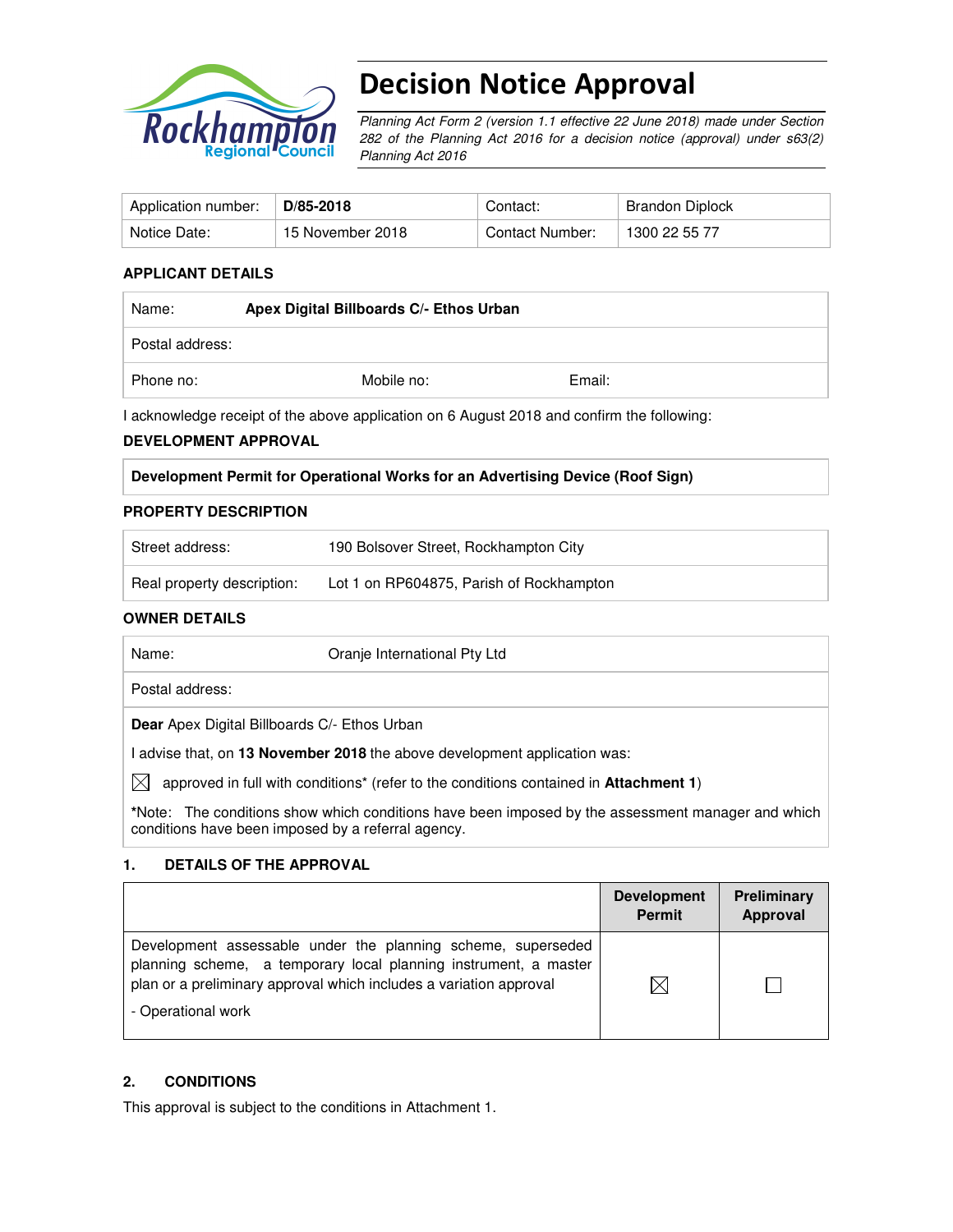#### **3. FURTHER DEVELOPMENT PERMITS REQUIRED**

Please be advised that the following development permits are required to be obtained before the development can be carried out:

| Type of development permit required | Subject of the required development permit |
|-------------------------------------|--------------------------------------------|
| Building Works                      |                                            |

#### **4. REFERRAL AGENCIES NIL**

## **5. THE APPROVED PLANS**

| The approved development must be completed and maintained generally in accordance with the |  |  |  |  |  |
|--------------------------------------------------------------------------------------------|--|--|--|--|--|
| approved drawings and documents:                                                           |  |  |  |  |  |

| <b>Plan/Document Name</b>             | Plan Number  | Dated          |
|---------------------------------------|--------------|----------------|
| Site Plan                             | DW-01, Rev B | 4 October 2018 |
| Proposed Plan/ Elevation              | DW-02, Rev B | 4 October 2018 |
| <b>Traffic Engineering Assessment</b> |              | 2 August 2018  |

Endorsement of any plans approved by Rockhampton Regional Council:

- 1. is only an endorsement that the drawing/s appear/s to be suitable for the purposes of construction and use;
- 2. is not an endorsement that the drawing/s is/are free of errors or omissions, nor when works are carried out pursuant to the drawing/s that they will be free from errors or omissions or will comply with or satisfy any other requirement or purpose;
- 3. does not connote any assumption of risk by Rockhampton Regional Council or by any approving or assessing officers of Rockhampton Regional Council; and
- 4. any changes to the above drawings during or prior to construction must be approved by Rockhampton Regional Council in writing prior to undertaking construction. Rockhampton Regional Council will not accept any changed works which are not reflected through a design change process. No design changes or alterations to plans may be undertaken at the "as constructed" stage.

Responsibility for the drawing/s and any errors or omissions in it or consequent defects arising from it remain with the author of the drawing and the signing Registered Professional Engineering of Queensland.

# **6. CURRENCY PERIOD FOR THE APPROVAL (s.85 of the Planning Act)**

Pursuant to section 85 of Planning Act 2016, the Development Permit lapses at the expiration of two (2) years after the date of issue of this approval.

| <b>Description of the</b><br>development | The proposed development is for Operational Works - Advertising Device<br>(Roof Sign)                                                                                                                         |  |  |
|------------------------------------------|---------------------------------------------------------------------------------------------------------------------------------------------------------------------------------------------------------------|--|--|
| <b>Reasons for Decision</b>              | The proposed sign is of a scale and height that respects the existing<br>a)<br>qualities of the building and adjacent buildings;                                                                              |  |  |
|                                          | The proposed sign is set within a commercial/retail environment and is<br>b)<br>positioned so as not to compromise landscape, street features or<br>heritage values in proximity to the site;                 |  |  |
|                                          | Assessment of the development against the relevant zone purpose,<br>C)<br>planning scheme codes and planning scheme policies demonstrates<br>that the proposed development will not cause significant adverse |  |  |

## **7. STATEMENT OF REASONS**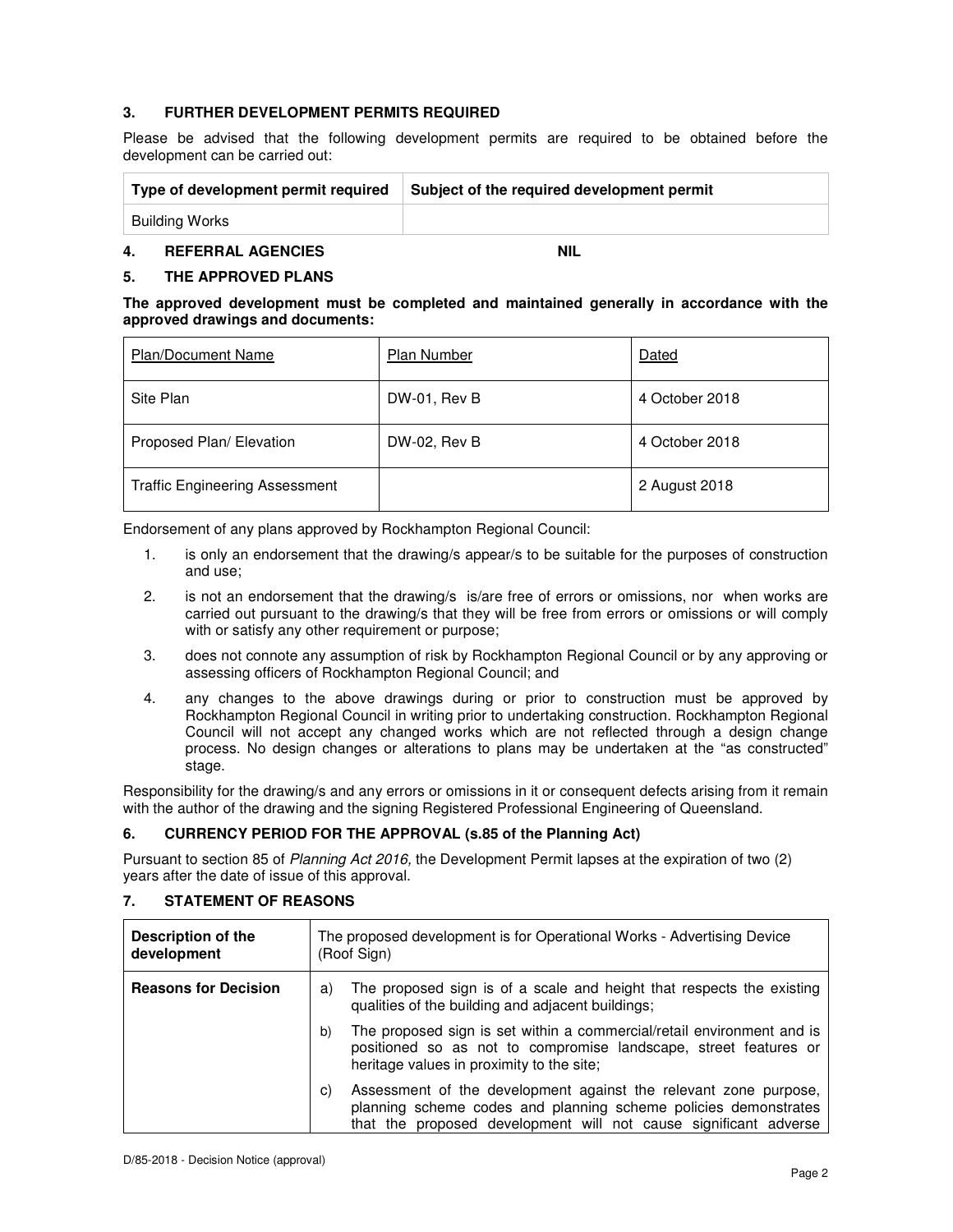|                                                    | impacts on the surrounding natural environment, built environment and<br>infrastructure, community facilities, or local character and amenity;<br>The proposed development does not compromise the relevant State<br>d)<br>Planning Policy; and |                                                                                                                                                                                                                                                                                                                                                                                                                                                                                                                                                                                                                                                         |  |  |
|----------------------------------------------------|-------------------------------------------------------------------------------------------------------------------------------------------------------------------------------------------------------------------------------------------------|---------------------------------------------------------------------------------------------------------------------------------------------------------------------------------------------------------------------------------------------------------------------------------------------------------------------------------------------------------------------------------------------------------------------------------------------------------------------------------------------------------------------------------------------------------------------------------------------------------------------------------------------------------|--|--|
|                                                    |                                                                                                                                                                                                                                                 |                                                                                                                                                                                                                                                                                                                                                                                                                                                                                                                                                                                                                                                         |  |  |
|                                                    | e)<br>aspect of the assessment benchmarks.                                                                                                                                                                                                      | On balance, the application should be approved because the<br>circumstances favour Council exercising its discretion to approve the<br>application even though the development does not comply with an                                                                                                                                                                                                                                                                                                                                                                                                                                                  |  |  |
| Assessment<br><b>Benchmarks</b>                    | The proposed development was assessed against the following assessment<br>benchmarks:<br>Principal centre zone code;                                                                                                                            |                                                                                                                                                                                                                                                                                                                                                                                                                                                                                                                                                                                                                                                         |  |  |
|                                                    | Advertising devices code; and<br>٠                                                                                                                                                                                                              |                                                                                                                                                                                                                                                                                                                                                                                                                                                                                                                                                                                                                                                         |  |  |
|                                                    | $\bullet$                                                                                                                                                                                                                                       | SC6.2 Advertising devices planning scheme policy.                                                                                                                                                                                                                                                                                                                                                                                                                                                                                                                                                                                                       |  |  |
| <b>Compliance with</b><br>assessment<br>benchmarks |                                                                                                                                                                                                                                                 | The development was assessed against all of the assessment benchmarks<br>listed above and complies with all of these with the exception listed below.                                                                                                                                                                                                                                                                                                                                                                                                                                                                                                   |  |  |
|                                                    | Assessment<br><b>Benchmark</b>                                                                                                                                                                                                                  | Reasons for the approval despite non-<br>compliance with benchmark                                                                                                                                                                                                                                                                                                                                                                                                                                                                                                                                                                                      |  |  |
|                                                    | Advertising devices<br>code                                                                                                                                                                                                                     | The proposed sign seeks to replace an existing<br>sign on the site and is of a scale and height that<br>respects the existing qualities of the building and<br>adjacent buildings.                                                                                                                                                                                                                                                                                                                                                                                                                                                                      |  |  |
|                                                    |                                                                                                                                                                                                                                                 | The proportions of the sign and shape are<br>compatible with the premises on which it is<br>proposed to be located. The sign will be mounted<br>on a mechanical base which is semi permeable<br>and by incorporating this lightweight element it will<br>visually minimise the sign's scale. In relation to<br>the subject building, the signs angled orientation<br>means that the overall length of the sign is visually<br>reduced in relation to the buildings frontage to<br>Denham and Bolsover Streets.                                                                                                                                          |  |  |
|                                                    |                                                                                                                                                                                                                                                 | The sign is set within a commercial/retail<br>environment and is positioned so as not to<br>compromise landscape, street features or heritage<br>values in proximity to the site. The signs height<br>above ground level is commensurate with the<br>surrounding bulk and scale of buildings within the<br>area including the seven (7) storey hotel located<br>opposite the site and is well within the intended<br>maximum building height for the Core Precinct (12<br>storeys and 45 metres).<br>There are some concerns that the proposed<br>advertising sign could potentially distract motorists<br>within this major intersection and therefore |  |  |
|                                                    |                                                                                                                                                                                                                                                 | contribute to a higher accident rate. There is<br>evidence<br>however<br>conclusive<br>no<br>linking<br>advertising devices with accident rates and most<br>studies stipulate that further research is required.<br>A traffic report prepared by PTT demonstrates                                                                                                                                                                                                                                                                                                                                                                                       |  |  |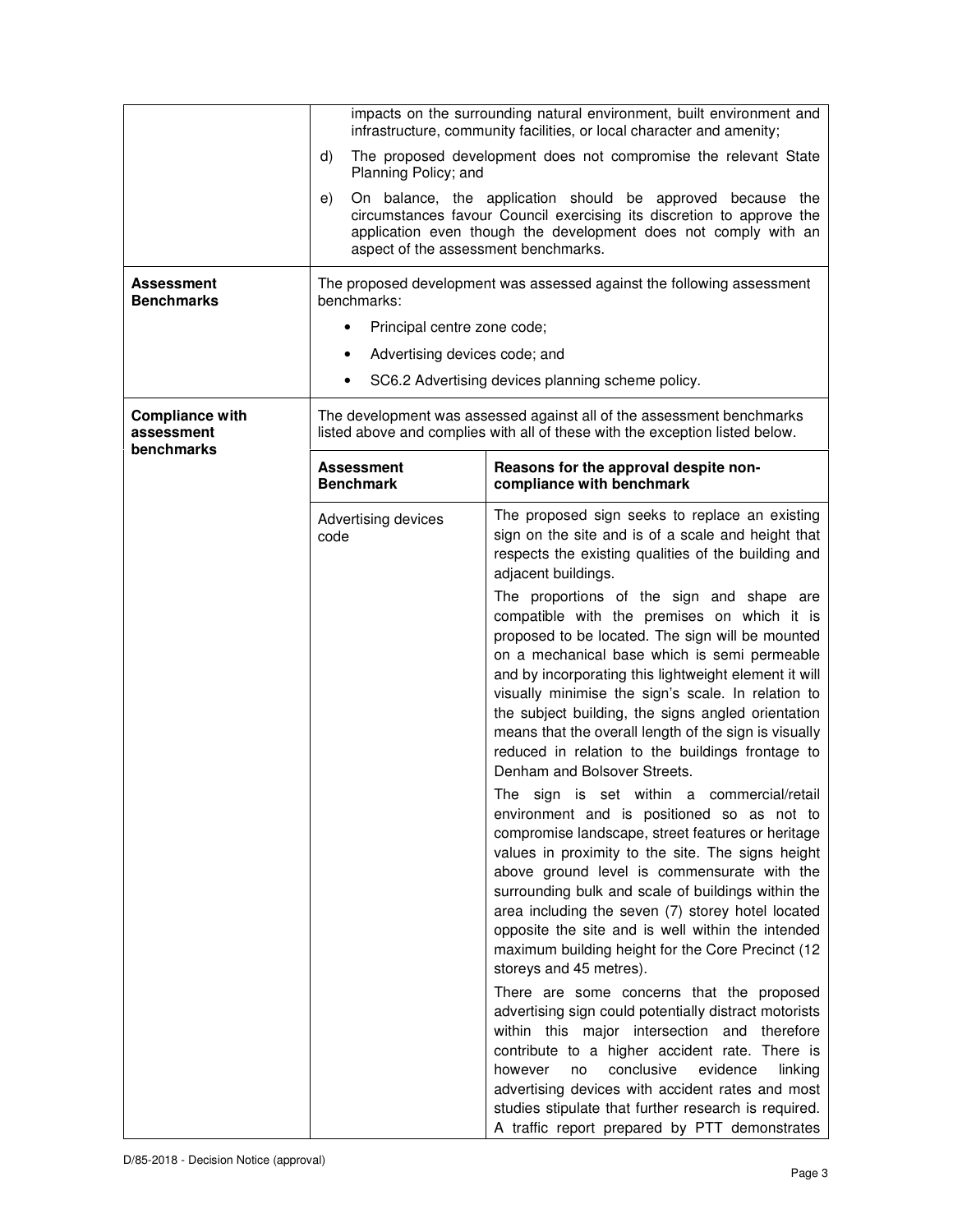|                              |                                  | that the proposed sign will not obstruct traffic and<br>is not expected to reduce traffic safety in proximity<br>of the site.<br>In addition, the level / quality of technology and<br>content will be conditioned, ensuring the visual                                                                                                                                                                             |  |  |
|------------------------------|----------------------------------|---------------------------------------------------------------------------------------------------------------------------------------------------------------------------------------------------------------------------------------------------------------------------------------------------------------------------------------------------------------------------------------------------------------------|--|--|
|                              |                                  | impact will not impede upon traffic and safety. The<br>advertising material will be limited to still images<br>only. No animation, movements or flashing lights<br>will be allowed and transition periods will be<br>restricted to 0.1 seconds. It is also noted that the<br>proposed advertising device will follow the<br>advertising sign assessment guidelines for road<br>safety and maximum luminance levels. |  |  |
| <b>Matters prescribed by</b> |                                  | The State Planning Policy – Part E;                                                                                                                                                                                                                                                                                                                                                                                 |  |  |
| regulation                   |                                  | The Central Queensland Regional Plan;                                                                                                                                                                                                                                                                                                                                                                               |  |  |
|                              |                                  | The Rockhampton Region Planning Scheme 2015;                                                                                                                                                                                                                                                                                                                                                                        |  |  |
|                              | consistent development form; and | Surrounding use of adjacent premises in terms of commensurate and                                                                                                                                                                                                                                                                                                                                                   |  |  |
|                              | application.                     | The common material, being the material submitted with the                                                                                                                                                                                                                                                                                                                                                          |  |  |

#### **8. RIGHTS OF APPEAL**

The rights of an applicant to appeal to a tribunal or the Planning and Environment Court against a decision about a development application are set out in chapter 6, part 1 of the Planning Act 2016. There may also be a right to make an application for a declaration by a tribunal (see chapter 6, part 2 of the Planning Act 2016).

#### Appeal by an applicant

An applicant for a development application may appeal to the Planning and Environment Court against the following:

- the refusal of all or part of the development application
- a provision of the development approval
- the decision to give a preliminary approval when a development permit was applied for
- a deemed refusal of the development application.

An applicant may also have a right to appeal to the Development tribunal. For more information, see schedule 1 of the Planning Act 2016.

The timeframes for starting an appeal in the Planning and Environment Court are set out in section 229 of the Planning Act 2016.

**Attachment 2** is an extract from the Planning Act 2016 that sets down the applicant's appeal rights and the appeal rights of a submitter.

#### **9. WHEN THE DEVELOPMENT APPROVAL TAKES EFFECT**

This development approval takes effect:

From the time the decision notice is given  $-$  if there is no submitter and the applicant does not appeal the decision to the court.

Or

When the submitter's appeal period ends  $-$  if there is a submitter and the applicant does not appeal the decision to the court.

Or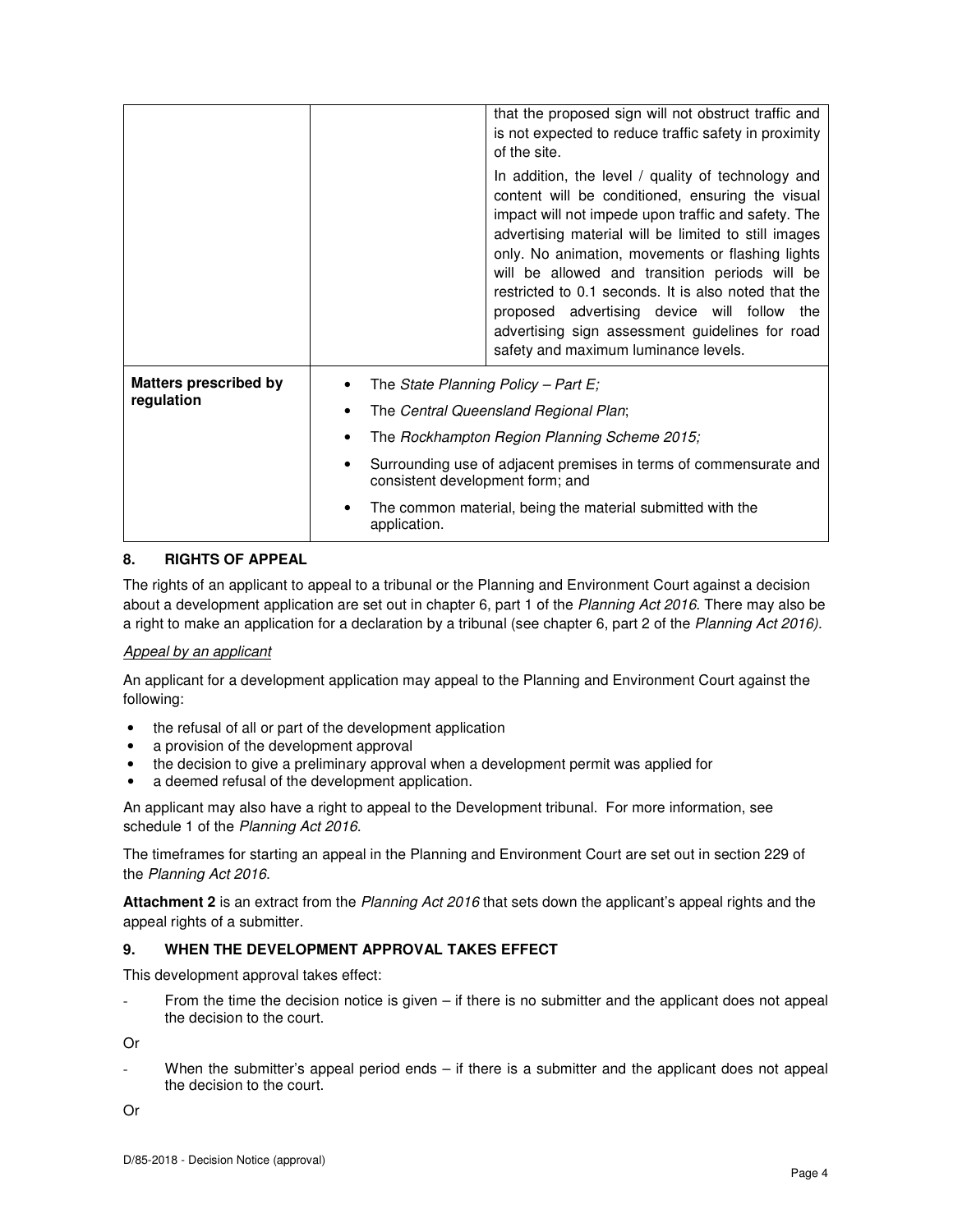- Subject to the decision of the court, when the appeal is finally decided – if an appeal is made to the court.

### **10. ASSESSMENT MANAGER**

| Name: | Tarnya Fitzgibbon<br><b>COORDINATOR</b> | Signature: | Date: 15 November 2018 |
|-------|-----------------------------------------|------------|------------------------|
|       | <b>DEVELOPMENT ASSESSMENT</b>           |            |                        |

### **Attachment 1 – Conditions of the approval**

Part 1 - Conditions imposed by the assessment manager [Note: where a condition is imposed about infrastructure under Chapter 4 of the Planning Act 2016, the relevant provision of the Act under which this condition was imposed must be specified.]

#### **Attachment 2 – Extract on appeal rights**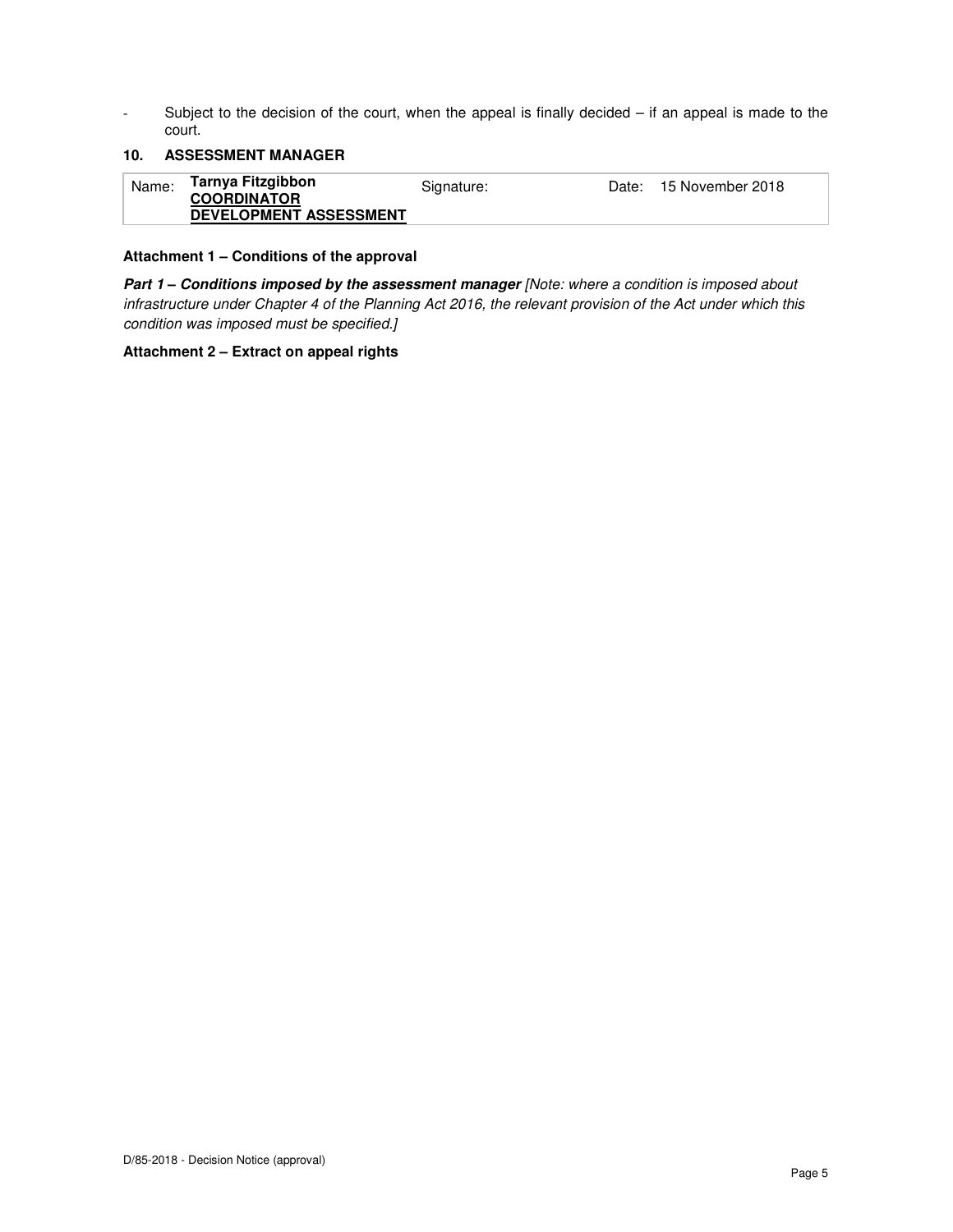

# **Attachment 1 – Part 1**

**Rockhampton Regional Council Conditions**

PLANNING ACT 2016

# 1.0 ADMINISTRATION

- 1.1 The Developer and his employee, agent, contractor or invitee is responsible for ensuring compliance with the conditions of this development approval.
- 1.2 Where these Conditions refer to "Council" in relation to requiring Council to approve or to be satisfied as to any matter, or conferring on the Council a function, power or discretion, that role may be fulfilled in whole or in part by a delegate appointed for that purpose by the Council.
- 1.3 All conditions of this approval must be undertaken and completed to the satisfaction of Council, at no cost to Council.
- 1.4 The following further Development Permits must be obtained prior to the commencement of any works associated with their purposes:
	- 1.4.1 Building Works.
- 1.5 All works must be designed, constructed and maintained in accordance with the relevant Council policies, guidelines and standards, unless otherwise stated.

# 2.0 APPROVED PLANS AND DOCUMENTS

2.1 The approved development must be completed and maintained generally in accordance with the approved plans and documents, except where amended by the conditions of this permit:

| <b>Plan/Document Name</b>             | <b>Plan Number</b> | Dated          |
|---------------------------------------|--------------------|----------------|
| Site Plan                             | DW-01, Rev B       | 4 October 2018 |
| Proposed Plan/ Elevation              | $DW-02$ , Rev B    | 4 October 2018 |
| <b>Traffic Engineering Assessment</b> |                    | 2 August 2018  |

- 2.2 A set of the above approved plans are returned to you as the Consultant. The Consultant is to supply one (1) Approved set to the contractor to be retained on site at all times during construction.
- 2.3 Where there is any conflict between the conditions of this approval and the details shown on the approved plans and documents, the conditions of approval must prevail.
- 2.4 Where conditions require the above plans or documents to be amended, the revised document(s) must be submitted for endorsement by Council prior to the submission of a Development Application for Building Works.
- 3.0 DIGITAL SCREEN DISPLAY FEATURES
- 3.1 The digital display screen of the Advertising Device must incorporate an automatic error detection system which will turn off the screen display or display a blank screen should the Advertising Device malfunction.
- 3.2 The Advertising Device display screen must incorporate a minimum of two (2) automated ambient light sensors capable of supporting a minimum of five (5) levels of stepped dimming to ensure display screen luminance can adjust automatically in response to surrounding ambient light conditions from dark of night to fully sunlit conditions.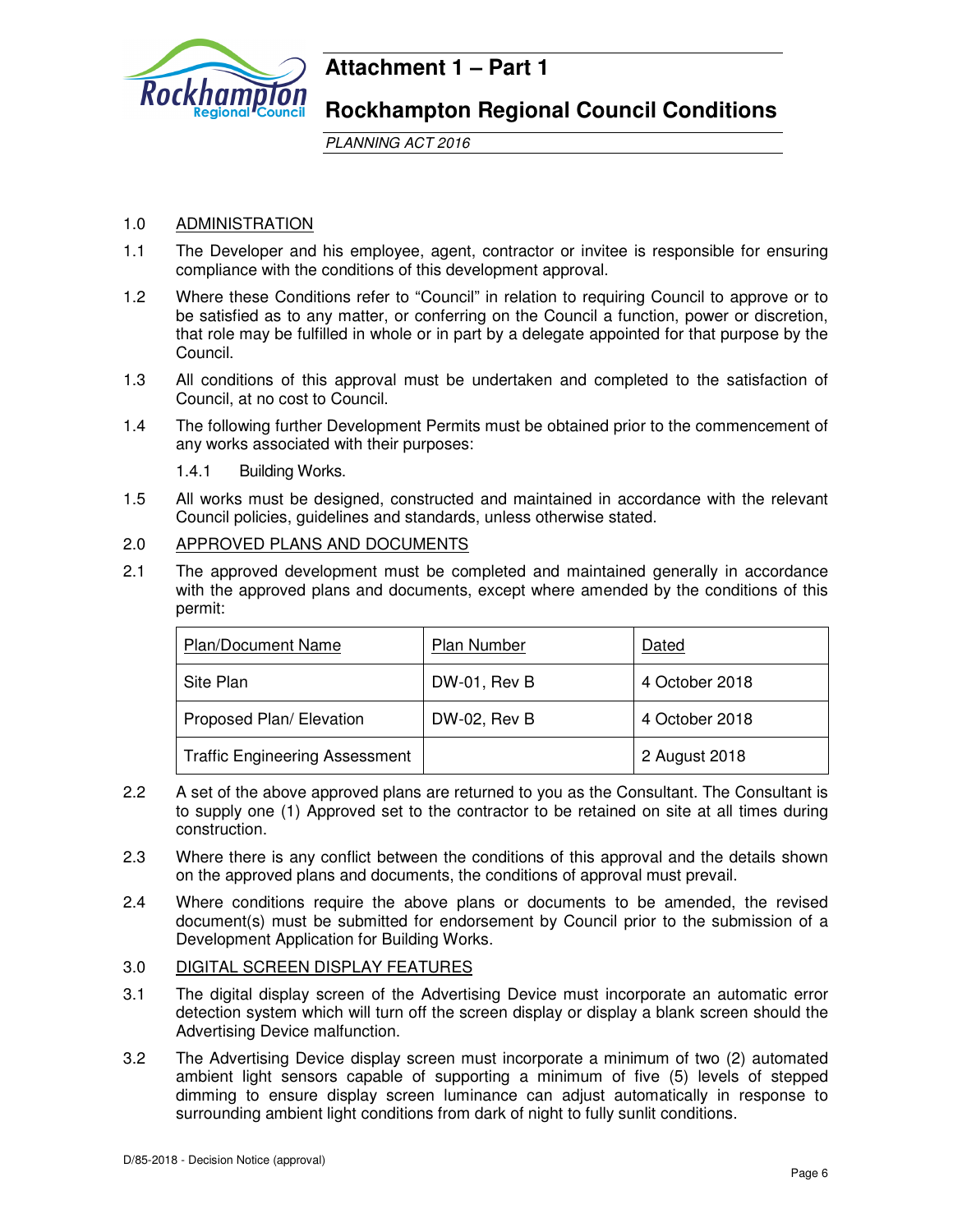- 3.3 The Advertising Device display screen must provide for onsite control, operation, configuration and diagnosis of the screen display.
- 3.4 Messages must remain static for a minimum dwell time of ten (10) seconds, and are not to scroll across the screen or incorporate flashing, blinking, revolving, pulsating, high contrast or rotating effects animation.
- 3.5 Each change of advertisement is to be completed instantaneously (i.e. within 0.1 of a second).

#### 4.0 DIGITAL SCREEN ADVERTISEMENTS AND MOVEMENT

- 4.1 The Advertising Device display screen must not be split to display multiple advertisements on the one display screen.
- 4.2 Advertisements must not display text, photographs or symbols depicting, mimicking or that could be reasonably interpreted as a traffic control device.
- 4.3 Advertisements must not invite traffic to move contrary to any traffic control device, or turn where there is fast moving traffic.
- 4.4 Advertisements must not use colours in combinations or shapes that could be reasonably interpreted as a traffic control device.
- 4.5 Advertisements must only promote a single, self-contained advertising message that is clear, succinct, legible and easily understood at a glance. The use of text components in a sequential manner, whereby text refers to or is reliant on previous or successive screen displays in order to convey an advertising message is not permitted.

Note: An advertising message refers to the main point the advertisement is attempting to convey to its target audience. This condition seeks to ensure that drivers in particular are not required to spend an excessive amount of time reading and interpreting advertisements.

- 4.6 Changeover animation effects such as 'fade', 'zoom', or 'fly-in' between advertisements must not be used.
- 4.7 A blank black, white, or any coloured screen must not be displayed between advertisements.
- 4.8 Advertisement that comprise of, or incorporate moving visual images, such as videos or animations must not be displayed.

Note: Video refers to a recording or the streaming of moving visual images captured by or using a video camera. Animation refers to a simulation of movement created by displaying a series of pictures or frames either digitally or otherwise.

4.9 The Advertising Device must not be capable of playing audio nor synchronised with any outdoor sound system utilised for advertising purposes.

# 5.0 ILLUMINANCE AND LUMINANCE

- 5.1 Any lighting devices associated with the signage, such as sensory lighting, must be positioned on the site and shielded so as not to cause glare or other nuisance to nearby residents or motorists. Night lighting must be designed, constructed and operated in accordance with 'Australian Standard AS4282 – Control of the obtrusive effects of outdoor lighting'.
- 5.2 Luminance levels of the Advertising Device must not exceed the applicable levels listed in Table 1 below.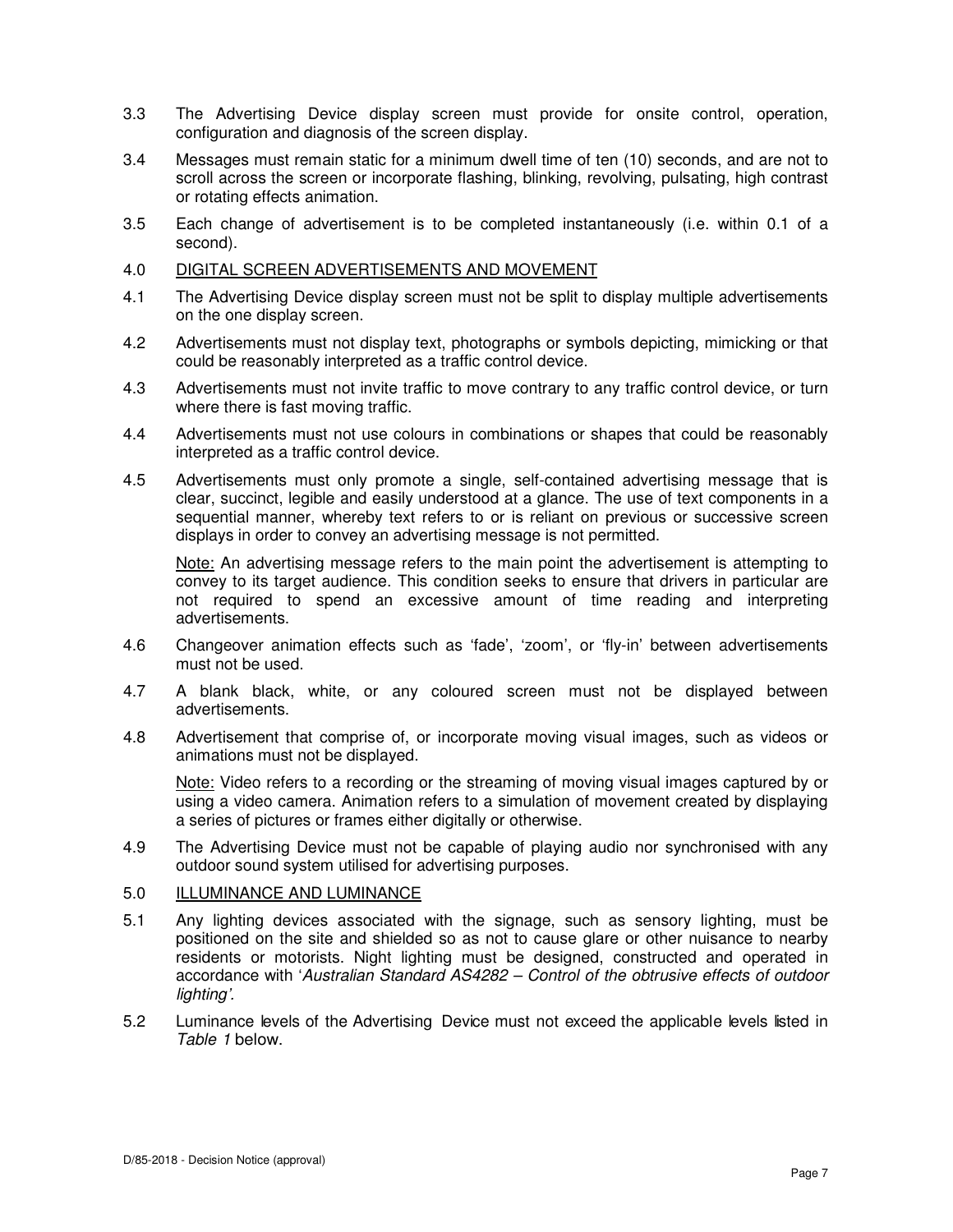| Table 1: Luminance levels Advertising Device |  |
|----------------------------------------------|--|
|----------------------------------------------|--|

|                                     |                  |                                                                                           | All Colours                                        |                                      | Bailey's<br>Setting | Nit<br>Sign |
|-------------------------------------|------------------|-------------------------------------------------------------------------------------------|----------------------------------------------------|--------------------------------------|---------------------|-------------|
| Ambient<br>Condition<br>Description | Dimming<br>Level | Advertising<br>Device<br>Illuminance<br>Vertical<br>Component<br>$(\mathsf{I}\mathsf{x})$ | Screen<br>Luminance<br>(Cd/m <sup>2</sup> )<br>Max | Screen<br>Luminance<br>$(Cd/m2)$ Min | Max (nit)           | Min (nit)   |
| Sunny Day                           | 5                | 40,000                                                                                    | 6,300                                              | 2,800                                | 6,000               | 2,800       |
| Cloudy Day                          | 4                | 4,000                                                                                     | 1,100                                              | 500                                  | 1,100               | 500         |
| Twilight                            | 3                | 400                                                                                       | 480                                                | 260                                  | 480                 | 260         |
| Dusk                                | $\overline{c}$   | 40                                                                                        | 380                                                | 120                                  | 380                 | 120         |
| Night                               |                  | < 4                                                                                       | 340                                                | 80                                   | 270                 | 80          |

*)* known as lux (Ix)). Luminance refers to the intensity of light per unit area of its source when Note: Illuminance refers to the intensity of light falling at a given place on a lighted surface when measured by a lux meter and expressed as luminous flux per unit area (otherwise measured by a luminance meter and expressed as candela per square meter (cd/m2). It is often used to describe the perceived brightness of a light source.

# 6.0 ASSET MANAGEMENT

6.1 Any alteration necessary to electricity, telephone, water mains, sewerage mains, and/or public utility installations resulting from the development or in connection with the development, must be at full cost to the Developer.

# 7.0 OPERATING PROCEDURES

- 7.1 When requested by Council, a lighting investigation must be undertaken by a qualified person to investigate any complaint of light nuisance, and the results notified within twentyeight (28) days to Council.
- 7.2 The lighting investigation must be carried out generally in accordance with the relevant test methods contained in section 5 of 'Australian Standard AS4282 – Control of the obtrusive effects of outdoor lighting' and Appendix A of 'Australian Standard AS4852.2:2009: Variable Message Signs - Portable Signs' as applicable to determine whether or not the illuminance and luminance levels listed within this Permit have been exceeded.

# 8.0 ADVERTISING DEVICE CONSTRUCTION AND MAINTENANCE

- 8.1 Council reserves the right for uninterrupted access to the site at all times during construction.
- 8.2 All Construction work and other associated activities are permitted only between 0630 hours and 1800 hours Monday to Saturday. No work is permitted on Sundays or public holidays. All requirements of the *Environmental Protection Act 1994* and *Environmental* Protection Regulations 2008 must be observed at all times.
- 8.3 All construction materials, waste, waste skips, machinery and contractors' vehicles must be located and stored or parked within the site.
- 8.4 Any proposed works within the vicinity (or zone of influence) of existing Council infrastructure will not adversely affect the integrity of the infrastructure.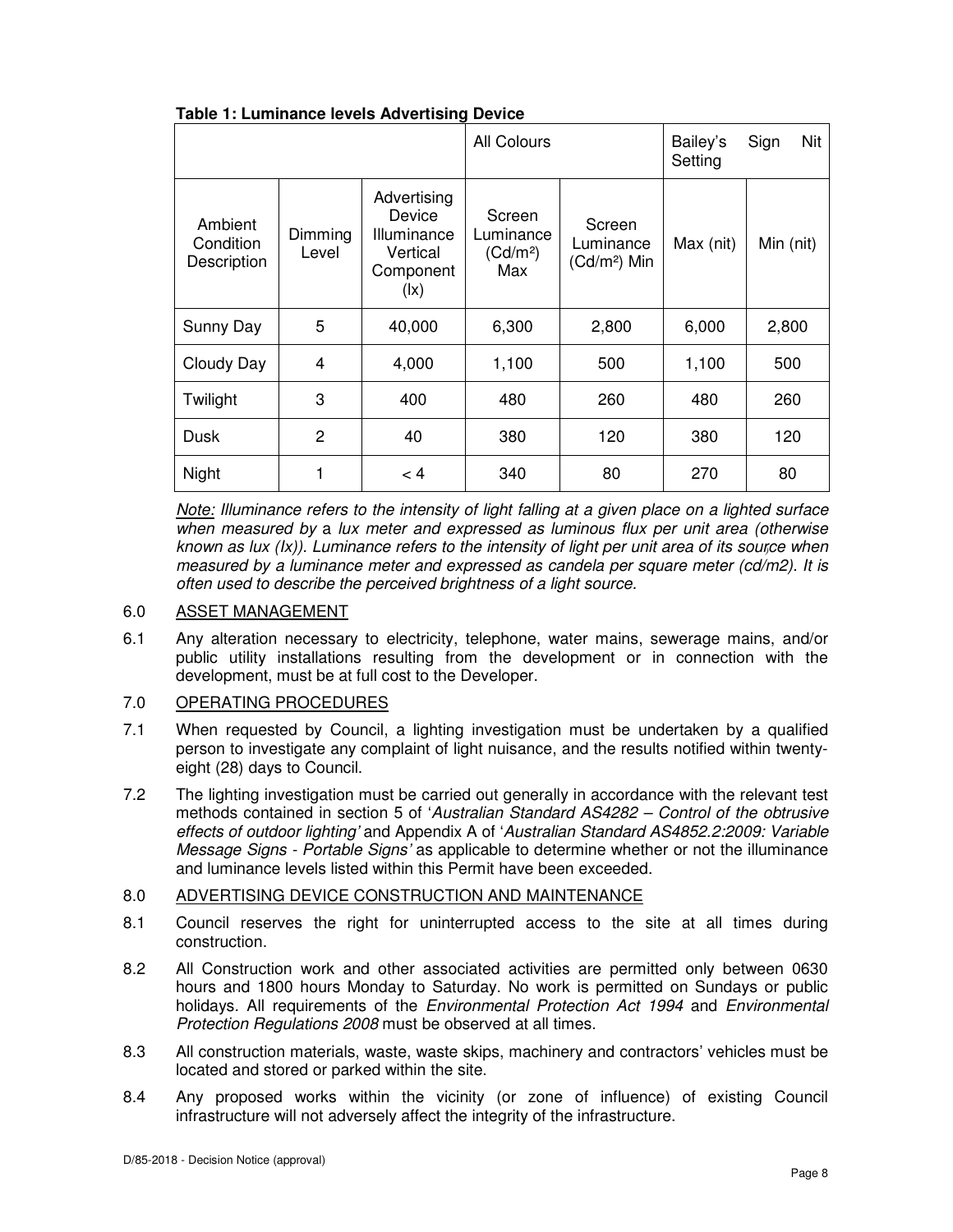Any restoration works required on existing Council infrastructure as a result of proposed works will be at the developer's expense.

- 8.5 The Advertising Device (Digital Roof Sign) must be designed and certified by a Registered Professional Engineer of Queensland and constructed in accordance with the requirements of the Queensland Development Code and the Building Code of Australia.
- 8.6 All conduits, wiring, switches or other control apparatus installed on an Advertising Device must be concealed from general view, with control apparatus secured in a manner to prevent unauthorised entry and display setting tampering.
- 8.7 All electrical services and systems must comply with 'Australian and New Zealand Standard AS/NZS 3000:2007 - Electrical Installations'.
- 8.8 The Advertising Device, including its display screen and supporting structure, must meet applicable wind loading requirements as specified in 'Australian Standard AS 1170.2: 2011 - Structural Design Actions Part 2 - Wind Actions'.
- 8.9 Upon removal of the Advertising Device, the wall surface must be restored to its original condition.
- 8.10 All signage must be maintained at all times on the premises by the owner of the premises to the same standard as it was when it was installed.
- 8.11 The Advertising Device (Digital Roof Sign) must be maintained in a safe, clean, tidy and sightly condition at all times.

#### ADVISORY NOTES

NOTE 1. Aboriginal Cultural Heritage

It is advised that under section 23 of the Aboriginal Cultural Heritage Act 2003, a person who carries out an activity must take all reasonable and practicable measures to ensure the activity does not harm Aboriginal cultural heritage (the "cultural heritage duty of care"). Maximum penalties for breaching the duty of care are listed in the Aboriginal cultural heritage legislation. The information on Aboriginal cultural heritage is available on the Department of Aboriginal and Torres Strait Islander and Multicultural Affairs website www.datsima.qld.gov.au.

NOTE 2. General Environmental Duty

General environmental duty under the *Environmental Protection Act 1994* prohibits unlawful environmental nuisance caused by noise, aerosols, particles, dust, ash, fumes, light, odour or smoke beyond the boundaries of the development site during all stages of the development including earthworks, construction and operation.

#### NOTE 3. General Safety Of Public During Construction

The Work Health and Safety Act 2011 and Manual of Uniform Traffic Control Devices must be complied with in carrying out any construction works, and to ensure safe traffic control and safe public access in respect of works being constructed on a road.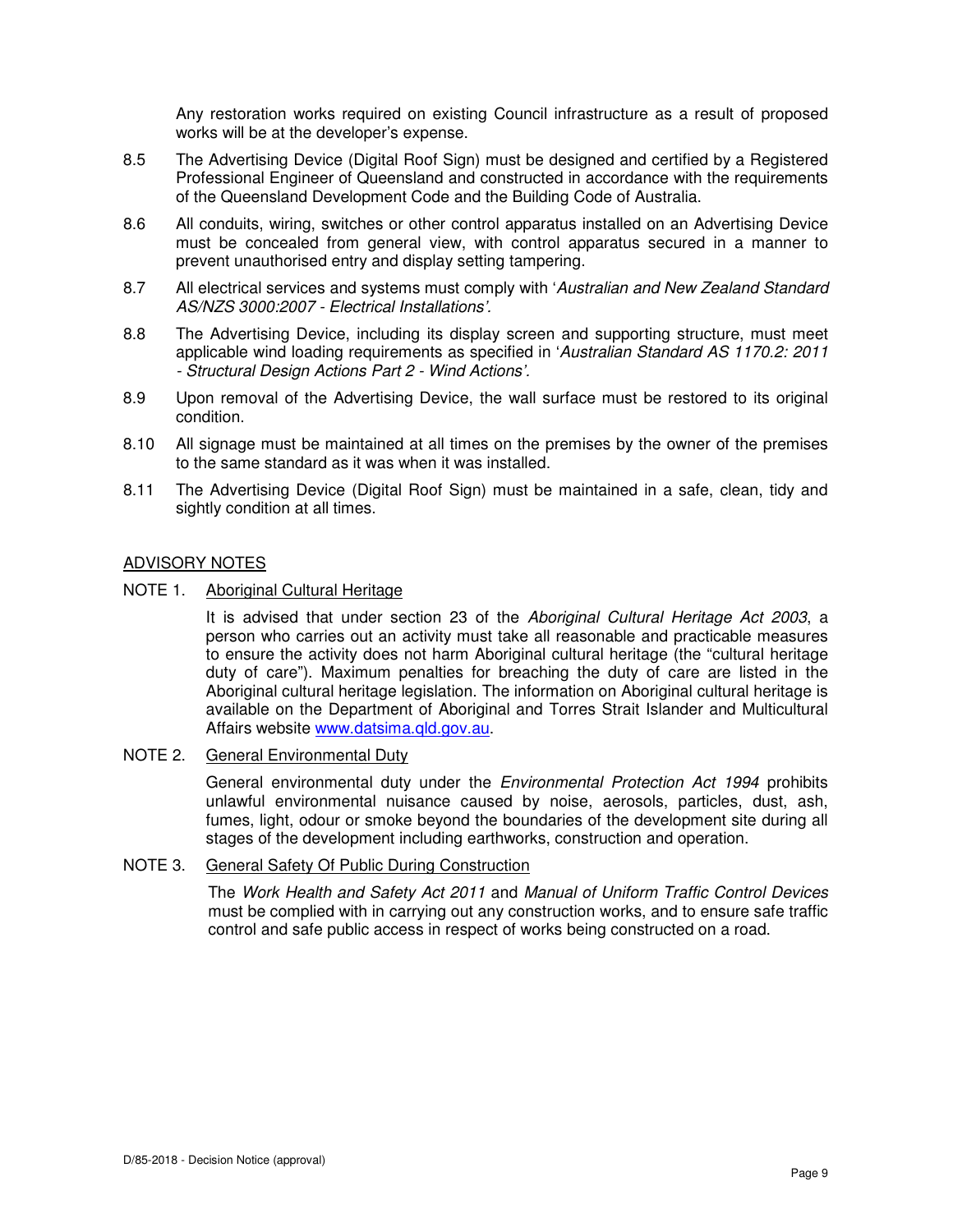

# **Appeal Rights**

# PLANNING ACT 2016

The following is an extract from the Planning Act 2016 (Chapter 6)

#### **Appeal rights**

#### **229 Appeals to tribunal or P&E Court**

- (1) Schedule 1 states—
	- (a) matters that may be appealed to— (i) either a tribunal or the P&E Court; or (ii) only a tribunal; or
	- (iii) only the P&E Court; and
	- (b) the person—
		- (i) who may appeal a matter (the **appellant**); and (ii) who is a respondent in an appeal of the matter; and
	- (iii) who is a co-respondent in an appeal of the matter; and
	- (iv) who may elect to be a co-respondent in an appeal of the matter.
- (2) An appellant may start an appeal within the appeal period. (3) The **appeal period** is—
	- (a) for an appeal by a building advisory agency—10 business days after a decision notice for the decision is given to the agency or
	- (b) for an appeal against a deemed refusal—at any time after the deemed refusal happens; or
	- (c) for an appeal against a decision of the Minister, under chapter 7, part 4, to register premises or to renew the registration of premises—20 business days after a notice is published under section 269(3)(a) or (4); or
	- (d) for an appeal against an infrastructure charges notice— 20 business days after the infrastructure charges notice is given to the person; or
	- (e) for an appeal about a deemed approval of a development application for which a decision notice has not been given—30 business days after the applicant gives the deemed approval notice to the assessment manager; or
	- (f) for any other appeal—20 business days after a notice of the decision for the matter, including an enforcement notice, is given to the person.
	- Note—

See the P&E Court Act for the court's power to extend the appeal period.

- (4) Each respondent and co-respondent for an appeal may be heard in the appeal.
- (5) If an appeal is only about a referral agency's response, the assessment manager may apply to the tribunal or P&E Court to withdraw from the appeal.
- (6) To remove any doubt, it is declared that an appeal against an infrastructure charges notice must not be about—
	- (a) the adopted charge itself; or
	- (b) for a decision about an offset or refund—
		- (i) the establishment cost of trunk infrastructure identified in a LGIP; or
		- (ii) the cost of infrastructure decided using the method
	- included in the local government's charges resolution.

#### **230 Notice of appeal**

- (1) An appellant starts an appeal by lodging, with the registrar of the tribunal or P&E Court, a notice of appeal that— (a) is in the approved form; and
	- (b) succinctly states the grounds of the appeal.
- (2) The notice of appeal must be accompanied by the required fee.
- (3) The appellant or, for an appeal to a tribunal, the registrar must, within the service period, give a copy of the notice of appeal to—
	- (a) the respondent for the appeal; and
- D/85-2018 Decision Notice (approval)
- (b) each co-respondent for the appeal; and
- (c) for an appeal about a development application under schedule 1, table 1, item 1—each principal submitter for the development application; and
- (d) for an appeal about a change application under schedule 1, table 1, item 2—each principal submitter for the change application; and
- (e) each person who may elect to become a co-respondent for the appeal, other than an eligible submitter who is not a principal submitter in an appeal under paragraph (c) or (d); and
- (f) for an appeal to the P&E Court—the chief executive; and
- (g) for an appeal to a tribunal under another Act—any other person who the registrar considers appropriate.
- (4) The **service period** is—
	- (a) if a submitter or advice agency started the appeal in the P&E Court—2 business days after the appeal is started; or
	- (b) otherwise—10 business days after the appeal is started.
- (5) A notice of appeal given to a person who may elect to be a co-respondent must state the effect of subsection
- (6) A person elects to be a co-respondent by filing a notice of election, in the approved form, within 10 business days after the notice of appeal is given to the person*.*

#### **231 Other appeals**

- (1) Subject to this chapter, schedule 1 and the P&E Court Act, unless the Supreme Court decides a decision or other matter under this Act is affected by jurisdictional error, the decision or matter is non-appealable.
- (2) The Judicial Review Act 1991, part 5 applies to the decision or matter to the extent it is affected by jurisdictional error.
- (3) A person who, but for subsection (1) could have made an application under the Judicial Review Act 1991 in relation to the decision or matter, may apply under part 4 of that Act for a statement of reasons in relation to the decision or matter.
- (4) In this section— **decision** includes—
	- (a) conduct engaged in for the purpose of making a decision; and
	- (b) other conduct that relates to the making of a decision; and
	- (c) the making of a decision or the failure to make a decision; and
	- (d) a purported decision; and
	- (e) a deemed refusal.

**non-appealable**, for a decision or matter, means the decision or matter—

- (a) is final and conclusive; and
- (b) may not be challenged, appealed against, reviewed, quashed, set aside or called into question in any other way under the Judicial Review Act 1991 or otherwise, whether by the Supreme Court, another court, a tribunal or another entity; and
- (c) is not subject to any declaratory, injunctive or other order of the Supreme Court, another court, a tribunal or another entity on any ground.

#### **232 Rules of the P&E Court**

- (1) A person who is appealing to the P&E Court must comply with the rules of the court that apply to the appeal.
- (2) However, the P&E Court may hear and decide an appeal even if the person has not complied with rules of the P&E Court.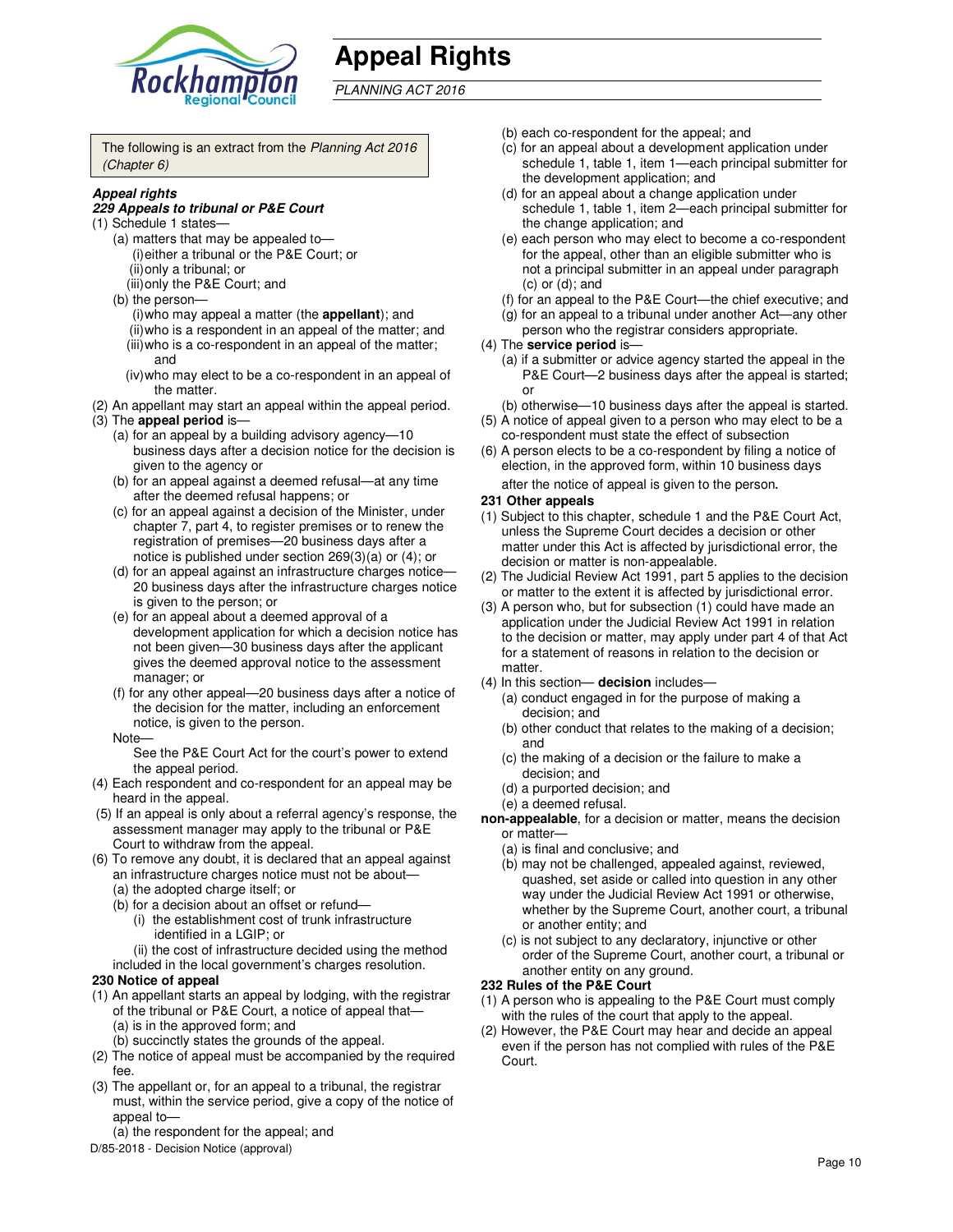

# **Appeal Rights**

PLANNING ACT 2016

#### **Schedule 1 Appeals section 229**

# **1 Appeal rights and parties to appeals**

- (1) Table 1 states the matters that may be appealed to—(a) the P&E court; or (b) a tribunal.
- (2) However, table 1 applies to a tribunal only if the matter involves—
	- (a) the refusal, or deemed refusal of a development application, for—
	- (i) a material change of use for a classified building; or
	- (ii) operational work associated with building work, a retaining wall, or a tennis court; or (b) a provision of a development approval for—
	- (i) a material change of use for a classified building; or
- (ii) operational work associated with building work, a retaining wall, or a tennis court; or
	- (c) if a development permit was applied for—the decision to give a preliminary approval for—
		- (i) a material change of use for a classified building; or
		- (ii) operational work associated with building work, a retaining wall, or a tennis court; or
	- (d) a development condition if—
		- (i) the development approval is only for a material change of use that involves the use of a building classified under the Building Code as a class 2 building; and
		- (ii) the building is, or is proposed to be, not more than 3 storeys; and
		- (iii) the proposed development is for not more than 60 sole-occupancy units; or
	- (e) a decision for, or a deemed refusal of, an extension application for a development approval that is only for a material change of use of a classified building; or
	- (f) a decision for, or a deemed refusal of, a change application for a development approval that is only for a material change of use of a classified building; or
	- (g) a matter under this Act, to the extent the matter relates to—
		- (i) the Building Act, other than a matter under that Act that may or must be decided by the Queensland Building and Construction Commission; or
		- (ii) the Plumbing and Drainage Act, part 4 or 5; or
	- (h) a decision to give an enforcement notice in relation to a matter under paragraphs (a) to (g); or
	- (i) a decision to give an infrastructure charges notice; or
	- (j) the refusal, or deemed refusal, of a conversion application; or
	- (k) a matter that, under another Act, may be appealed to the tribunal; or
	- (l) a matter prescribed by regulation.
- (3) Also, table 1 does not apply to a tribunal if the matter
- involves—
	- (a) for a matter in subsection  $(2)(a)$  to  $(d)$ 
		- (i) a development approval for which the development application required impact assessment; and
		- (ii) a development approval in relation to which the assessment manager received a properly made submission for the development application; or
	- (b) a provision of a development approval about the identification or inclusion, under a variation approval, of a matter for the development.
- (4) Table 2 states the matters that may be appealed only to the P&E Court.
- (5) Table 3 states the matters that may be appealed only to the tribunal.
- (6) In each table—
	- (a) column 1 states the appellant in the appeal; and
	- (b) column 2 states the respondent in the appeal; and
	- (c) column 3 states the co-respondent (if any) in the appeal; and
	- (d) column 4 states the co-respondents by election (if any) in the appeal.
- (7) If the chief executive receives a notice of appeal under section 230(3)(f), the chief executive may elect to be a corespondent in the appeal.

#### **Table 1**

| Appeals to the P&E Court and, for certain matters, to a tribunal |
|------------------------------------------------------------------|
|                                                                  |

1. Development applications

An appeal may be made against—

(a) the refusal of all or part of the development application; or

(b) the deemed refusal of the development application; or

(c) a provision of the development approval; or

(d) if a development permit was applied for—the decision to give a preliminary approval.

| Column 1      | Column 2       | Column 3               | Column 4                       |
|---------------|----------------|------------------------|--------------------------------|
| Appellant     | Respondent     | Co-respondent          | Co-respondent by election      |
|               |                | $($ if any $)$         | $($ if any $)$                 |
| The applicant | The assessment | If the appeal is about | 1 A concurrence agency that is |
|               | manager        | a concurrence          | not a co-respondent            |
|               |                | agency's referral      | 2 If a chosen Assessment       |
|               |                | response---the         | manager is the respondent-     |
|               |                | concurrence agency     | the prescribed assessment      |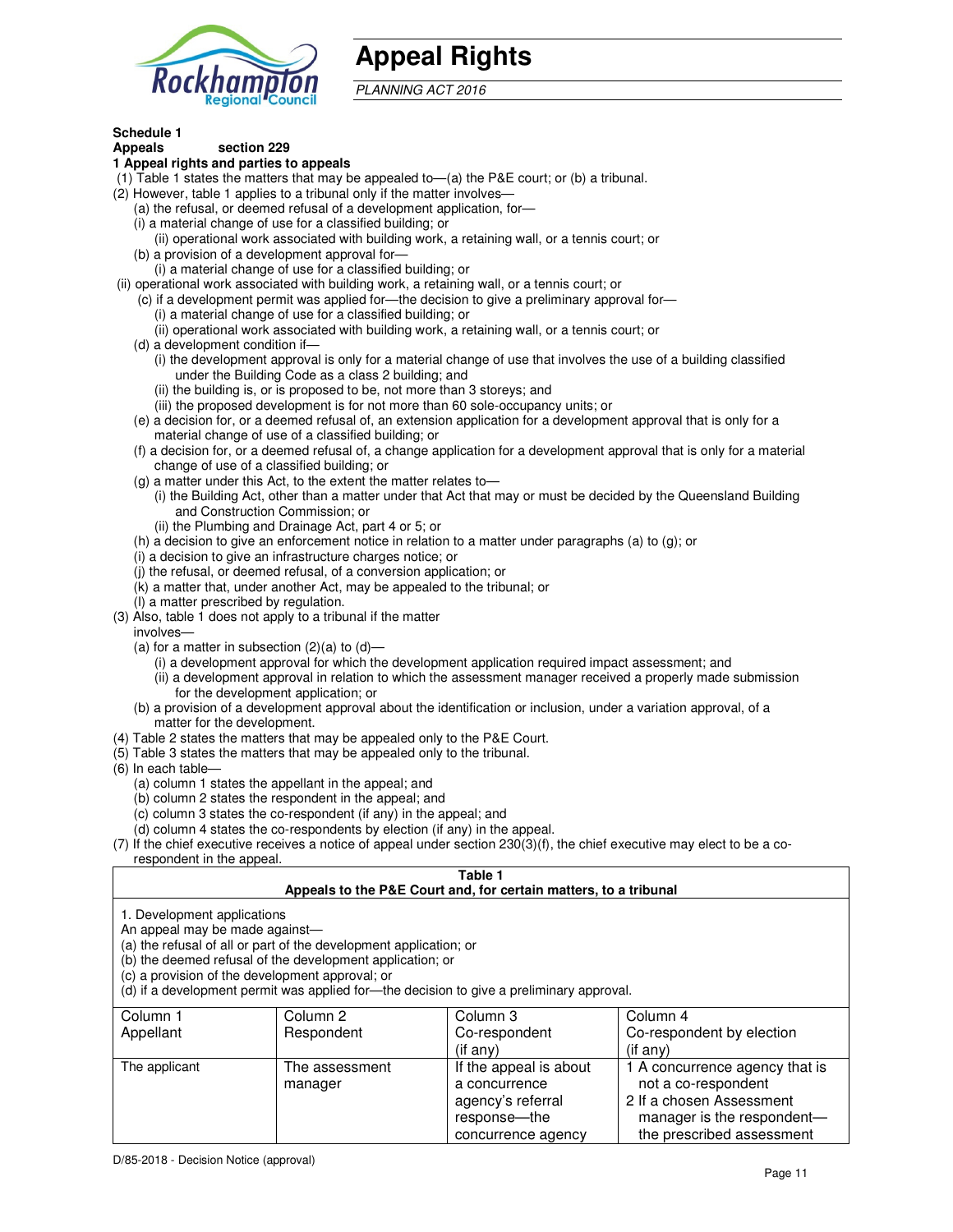| Table 1<br>Appeals to the P&E Court and, for certain matters, to a tribunal                                                                                                                                                                                                                                                                                                                                                                                                                                                                                                                                                                                                                                                                                                                                                                                                                 |                                                                                                                               |                                                                 |                                                                                                                                                                                                                                                                                                                                                 |  |  |
|---------------------------------------------------------------------------------------------------------------------------------------------------------------------------------------------------------------------------------------------------------------------------------------------------------------------------------------------------------------------------------------------------------------------------------------------------------------------------------------------------------------------------------------------------------------------------------------------------------------------------------------------------------------------------------------------------------------------------------------------------------------------------------------------------------------------------------------------------------------------------------------------|-------------------------------------------------------------------------------------------------------------------------------|-----------------------------------------------------------------|-------------------------------------------------------------------------------------------------------------------------------------------------------------------------------------------------------------------------------------------------------------------------------------------------------------------------------------------------|--|--|
|                                                                                                                                                                                                                                                                                                                                                                                                                                                                                                                                                                                                                                                                                                                                                                                                                                                                                             |                                                                                                                               |                                                                 | manager<br>3 Any eligible advice agency for<br>the application<br>4 Any eligible submitter for the<br>application                                                                                                                                                                                                                               |  |  |
| 2. Change applications<br>An appeal may be made against-<br>(b) a deemed refusal of a change application.                                                                                                                                                                                                                                                                                                                                                                                                                                                                                                                                                                                                                                                                                                                                                                                   |                                                                                                                               |                                                                 | (a) a responsible entity's decision for a change application, other than a decision made by the P&E court; or                                                                                                                                                                                                                                   |  |  |
| Column 1<br>Appellant                                                                                                                                                                                                                                                                                                                                                                                                                                                                                                                                                                                                                                                                                                                                                                                                                                                                       | Column <sub>2</sub><br>Respondent                                                                                             | Column 3<br>Co-respondent<br>(if any)                           | Column 4<br>Co-respondent by election<br>(if any)                                                                                                                                                                                                                                                                                               |  |  |
| 1 The applicant<br>2 If the responsible<br>entity is the<br>assessment<br>manager-an<br>affected entity that<br>gave a pre-request<br>notice or response<br>notice                                                                                                                                                                                                                                                                                                                                                                                                                                                                                                                                                                                                                                                                                                                          | The responsible<br>entity                                                                                                     | If an affected entity<br>starts the appeal-the<br>applicant     | 1 A concurrence agency for the<br>development application<br>2 If a chosen assessment<br>manager is the respondent-<br>the prescribed assessment<br>manager<br>3 A private certifier for the<br>development application<br>4 Any eligible advice agency for<br>the change application<br>5 Any eligible submitter for the<br>change application |  |  |
| 3. Extension applications<br>An appeal may be made against-                                                                                                                                                                                                                                                                                                                                                                                                                                                                                                                                                                                                                                                                                                                                                                                                                                 | (a) the assessment manager's decision about an extension application; or<br>(b) a deemed refusal of an extension application. |                                                                 |                                                                                                                                                                                                                                                                                                                                                 |  |  |
| Column 1<br>Appellant                                                                                                                                                                                                                                                                                                                                                                                                                                                                                                                                                                                                                                                                                                                                                                                                                                                                       | Column <sub>2</sub><br>Respondent                                                                                             | Column 3<br>Co-respondent<br>(if any)                           | Column 4<br>Co-respondent by election<br>(if any)                                                                                                                                                                                                                                                                                               |  |  |
| 1 1 The applicant<br>2 For a matter other<br>than a deemed<br>refusal of an<br>extension<br>application $-$ a<br>concurrence<br>agency, other than<br>the chief executive,<br>for the application                                                                                                                                                                                                                                                                                                                                                                                                                                                                                                                                                                                                                                                                                           | The assessment<br>manager                                                                                                     | If a concurrence<br>agency starts the<br>appeal - the applicant | If a chosen assessment<br>manager is the respondent $-$ the<br>prescribed assessment manager                                                                                                                                                                                                                                                    |  |  |
| 4. Infrastructure charges notices<br>An appeal may be made against an infrastructure charges notice on 1 or more of the following grounds<br>a) The notice involved an error relating to $-$<br>(i) The application of the relevant adopted charge; or<br>Examples of errors in applying an adopted charge -<br>The incorrect application of gross floor area for a non-residential development<br>Applying an incorrect 'use category', under a regulation, to the development<br>The working out of extra demands, for section 120; or<br>(i)<br>An offset or refund; or<br>(ii)<br>b) The was no decision about an offset or refund; or<br>c) If the infrastructure charges notice states a refund will be given - the timing for giving the refund; or<br>d) The amount of the charge is so unreasonable that no reasonable relevant local government could have<br>imposed the amount. |                                                                                                                               |                                                                 |                                                                                                                                                                                                                                                                                                                                                 |  |  |
| Column 1<br>Appellant                                                                                                                                                                                                                                                                                                                                                                                                                                                                                                                                                                                                                                                                                                                                                                                                                                                                       | Column <sub>2</sub><br>Respondent                                                                                             | Column 3<br>Co-respondent<br>(if any)                           | Column 4<br>Co-respondent by election<br>(if any)                                                                                                                                                                                                                                                                                               |  |  |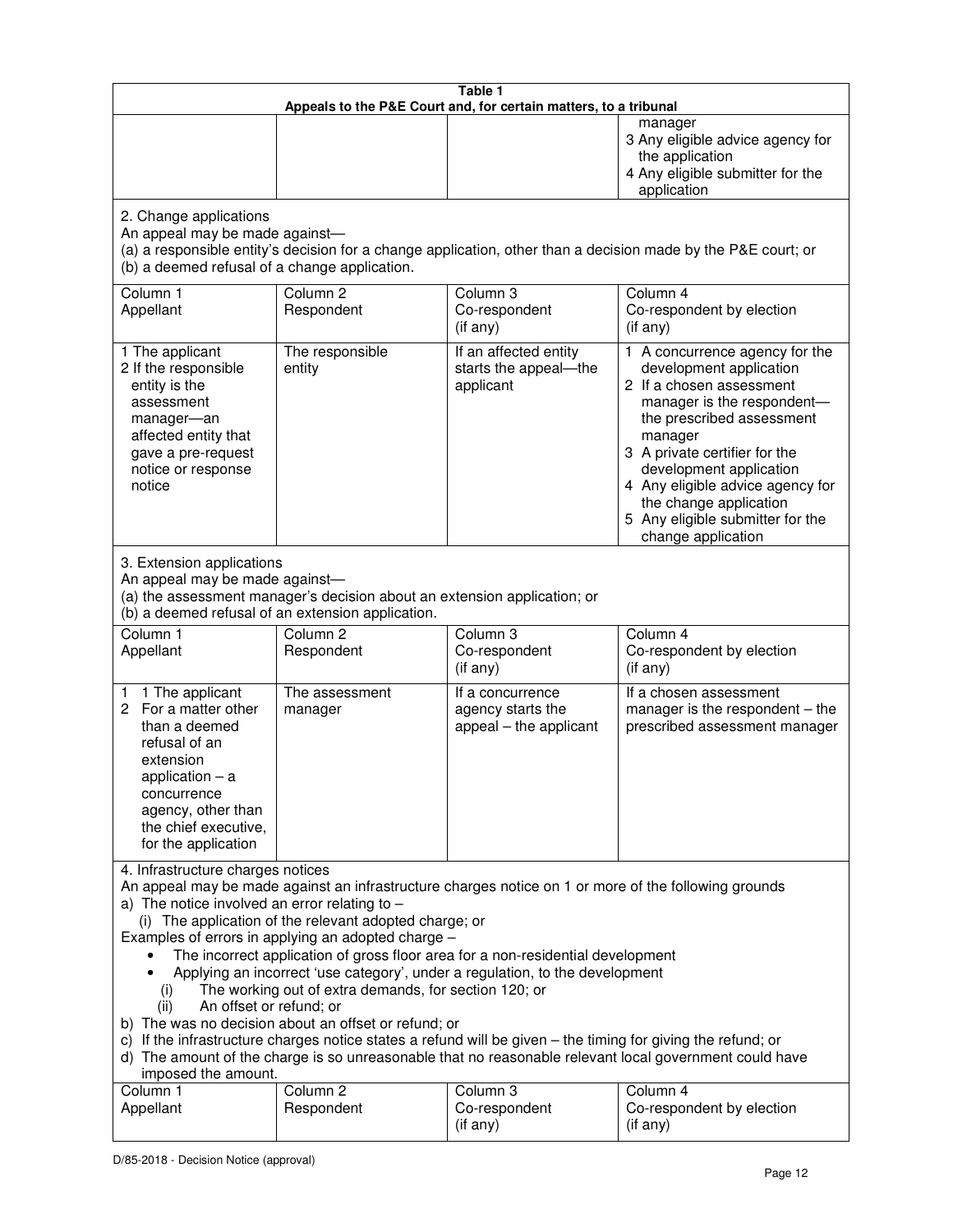|                                                                                                                                                                                                                                                                                                                                                 |                                                                                                                                                       | Table 1<br>Appeals to the P&E Court and, for certain matters, to a tribunal                                             |                                                                                                                                                                            |  |  |  |
|-------------------------------------------------------------------------------------------------------------------------------------------------------------------------------------------------------------------------------------------------------------------------------------------------------------------------------------------------|-------------------------------------------------------------------------------------------------------------------------------------------------------|-------------------------------------------------------------------------------------------------------------------------|----------------------------------------------------------------------------------------------------------------------------------------------------------------------------|--|--|--|
| The person given the<br>Infrastructure charges<br>notice                                                                                                                                                                                                                                                                                        | The local government<br>that gave the<br>infrastructure charges                                                                                       | ÷,                                                                                                                      |                                                                                                                                                                            |  |  |  |
|                                                                                                                                                                                                                                                                                                                                                 | notice                                                                                                                                                |                                                                                                                         |                                                                                                                                                                            |  |  |  |
| 5. Conversion applications<br>An appeal may be made against-<br>(a) the refusal of a conversion application; or                                                                                                                                                                                                                                 | (b) a deemed refusal of a conversion application.                                                                                                     |                                                                                                                         |                                                                                                                                                                            |  |  |  |
| Column 1<br>Appellant                                                                                                                                                                                                                                                                                                                           | Column <sub>2</sub><br>Respondent                                                                                                                     | Column 3<br>Co-respondent<br>(if any)                                                                                   | Column 4<br>Co-respondent by election<br>(if any)                                                                                                                          |  |  |  |
| The applicant                                                                                                                                                                                                                                                                                                                                   | The local government<br>to which the conversion<br>application was made                                                                               | L.                                                                                                                      | J.                                                                                                                                                                         |  |  |  |
| 6. Enforcement notices                                                                                                                                                                                                                                                                                                                          | An appeal may be made against the decision to give an enforcement notice.                                                                             |                                                                                                                         |                                                                                                                                                                            |  |  |  |
| Column <sub>1</sub><br>Appellant                                                                                                                                                                                                                                                                                                                | Column <sub>2</sub><br>Respondent                                                                                                                     | Column 3<br>Co-respondent<br>(if any)                                                                                   | Column 4<br>Co-respondent by election<br>(if any)                                                                                                                          |  |  |  |
| The person given the<br>enforcement notice                                                                                                                                                                                                                                                                                                      | The enforcement<br>authority                                                                                                                          |                                                                                                                         | If the enforcement authority is<br>not the local government for<br>the premises in relation to which<br>the offence is alleged to have<br>happened-the local<br>government |  |  |  |
| Table 2                                                                                                                                                                                                                                                                                                                                         |                                                                                                                                                       |                                                                                                                         |                                                                                                                                                                            |  |  |  |
|                                                                                                                                                                                                                                                                                                                                                 |                                                                                                                                                       | Appeals to the P&E Court only                                                                                           |                                                                                                                                                                            |  |  |  |
| 1. Appeals from tribunal<br>section 252, on the ground of-                                                                                                                                                                                                                                                                                      | An appeal may be made against a decision of a tribunal, other than a decision under<br>(a) an error or mistake in law on the part of the tribunal; or |                                                                                                                         |                                                                                                                                                                            |  |  |  |
| (b) jurisdictional error.                                                                                                                                                                                                                                                                                                                       |                                                                                                                                                       |                                                                                                                         |                                                                                                                                                                            |  |  |  |
| Column 1<br>Appellant                                                                                                                                                                                                                                                                                                                           | Column <sub>2</sub><br>Respondent                                                                                                                     | Column 3<br>Co-respondent<br>(if any)                                                                                   | Column 4<br>Co-respondent by election<br>(if any)                                                                                                                          |  |  |  |
| A party to the<br>proceedings for the<br>decision                                                                                                                                                                                                                                                                                               | The other party to the<br>proceedings for the<br>decision                                                                                             |                                                                                                                         |                                                                                                                                                                            |  |  |  |
| 2. Eligible submitter appeals<br>An appeal may be made against the decision to give a development approval, or an approval for a change<br>application, to the extent that the decision relates to-<br>(a) any part of the development application for the development approval that required impact assessment; or<br>(b) a variation request. |                                                                                                                                                       |                                                                                                                         |                                                                                                                                                                            |  |  |  |
| Column 1<br>Appellant                                                                                                                                                                                                                                                                                                                           | Column 2<br>Respondent                                                                                                                                | Column 3<br>Co-respondent<br>(if any)                                                                                   | Column 4<br>Co-respondent by election<br>(if any)                                                                                                                          |  |  |  |
| 1 For a development<br>application-an<br>eligible submitter for<br>the development<br>application<br>2 For a change<br>application-an                                                                                                                                                                                                           | 1 For a development<br>application-the<br>assessment<br>manager<br>2 For a change<br>application-the<br>responsible entity                            | 1 The applicant<br>2 If the appeal is about<br>a concurrence<br>agency's referral<br>response-the<br>concurrence agency | Another eligible<br>submitter for the<br>application                                                                                                                       |  |  |  |

eligible submitter for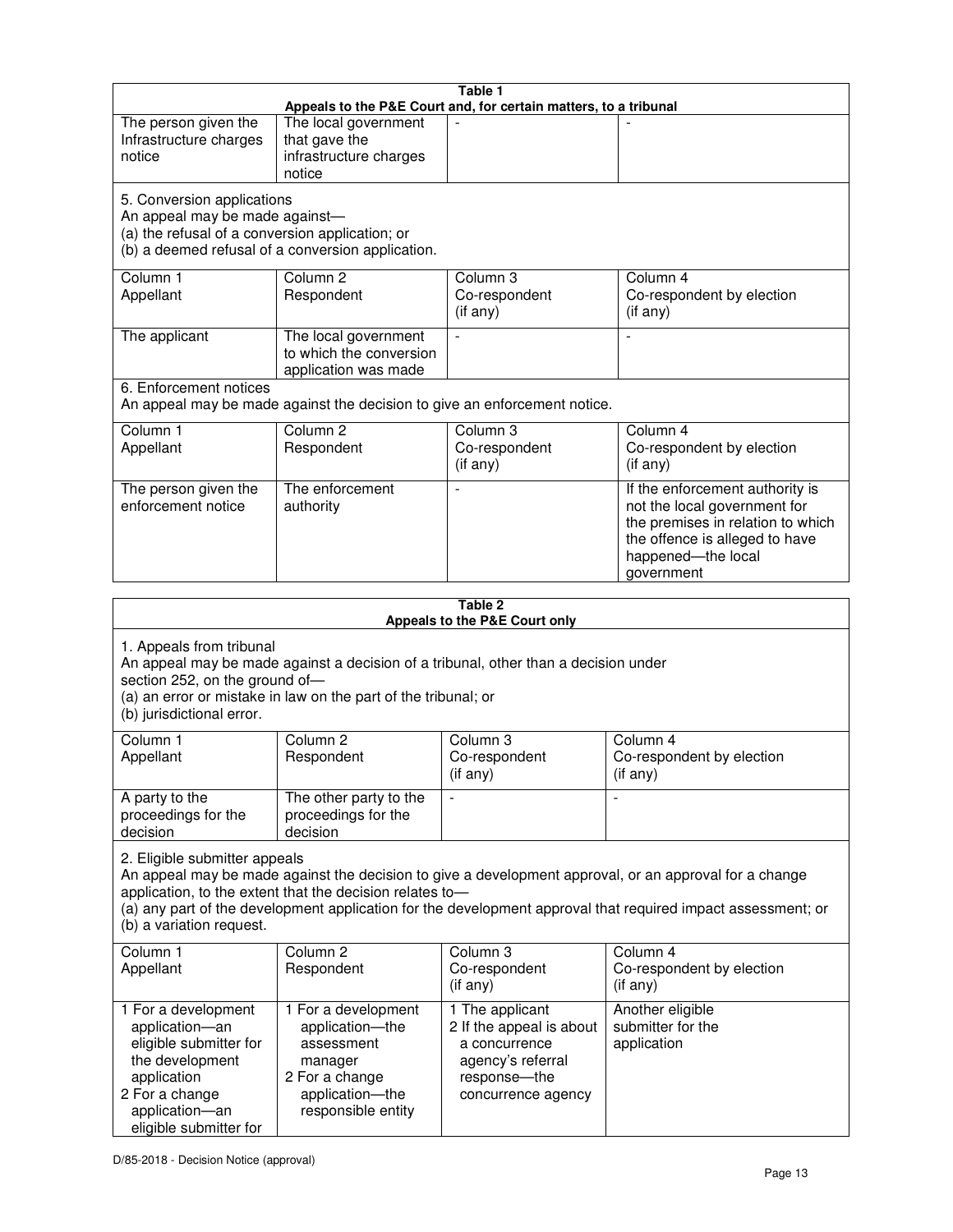| Table 2<br>Appeals to the P&E Court only                                                                                                                                                                                                                                                                                                                                                                           |                                                                                                                                                                                                      |                                                                                                                         |                                                                                        |  |  |
|--------------------------------------------------------------------------------------------------------------------------------------------------------------------------------------------------------------------------------------------------------------------------------------------------------------------------------------------------------------------------------------------------------------------|------------------------------------------------------------------------------------------------------------------------------------------------------------------------------------------------------|-------------------------------------------------------------------------------------------------------------------------|----------------------------------------------------------------------------------------|--|--|
| the change<br>application                                                                                                                                                                                                                                                                                                                                                                                          |                                                                                                                                                                                                      |                                                                                                                         |                                                                                        |  |  |
| 3. Eligible submitter and eligible advice agency appeals<br>An appeal may be made against a provision of a development approval, or failure to<br>include a provision in the development approval, to the extent the matter relates to-<br>(a) any part of the development application or the change application, for the development approval, that<br>required impact assessment; or<br>(b) a variation request. |                                                                                                                                                                                                      |                                                                                                                         |                                                                                        |  |  |
| Column 1<br>Appellant                                                                                                                                                                                                                                                                                                                                                                                              | Column <sub>2</sub><br>Respondent                                                                                                                                                                    | Column <sub>3</sub><br>Co-respondent<br>(if any)                                                                        | Column 4<br>Co-respondent by election<br>(if any)                                      |  |  |
| 1 For a development<br>application-an<br>eligible submitter for<br>the development<br>application<br>2 For a change<br>application-an<br>eligible submitter for<br>the change<br>application<br>3 An eligible advice<br>agency for the<br>development<br>application or<br>change application                                                                                                                      | 1 For a development<br>application-the<br>assessment<br>manager<br>2 For a change<br>application-the<br>responsible entity                                                                           | 1 The applicant<br>2 If the appeal is about<br>a concurrence<br>agency's referral<br>response-the<br>concurrence agency | Another eligible submitter for the<br>application                                      |  |  |
| 4. Compensation claims<br>An appeal may be made against-                                                                                                                                                                                                                                                                                                                                                           | (a) a decision under section 32 about a compensation claim; or<br>(b) a decision under section 265 about a claim for compensation; or<br>(c) a deemed refusal of a claim under paragraph (a) or (b). |                                                                                                                         |                                                                                        |  |  |
| Column <sub>1</sub><br>Appellant                                                                                                                                                                                                                                                                                                                                                                                   | Column <sub>2</sub><br>Respondent                                                                                                                                                                    | Column 3<br>Co-respondent<br>(if any)                                                                                   | Column 4<br>Co-respondent by election<br>(if any)                                      |  |  |
| A person dissatisfied<br>with the decision                                                                                                                                                                                                                                                                                                                                                                         | The local<br>government to which<br>the claim was made                                                                                                                                               |                                                                                                                         |                                                                                        |  |  |
| 5. Registered premises                                                                                                                                                                                                                                                                                                                                                                                             |                                                                                                                                                                                                      | An appeal may be made against a decision of the Minister under chapter 7, part 4.                                       |                                                                                        |  |  |
| Column 1<br>Appellant                                                                                                                                                                                                                                                                                                                                                                                              | Column <sub>2</sub><br>Respondent                                                                                                                                                                    | Column <sub>3</sub><br>Co-respondent<br>(if any)                                                                        | Column 4<br>Co-respondent by election<br>(if any)                                      |  |  |
| 1 A person given a<br>decision notice about<br>the decision<br>2 If the decision is to<br>register premises or<br>renew the<br>registration of<br>premises-an owner<br>or occupier of<br>premises in the<br>affected area for the<br>registered premises<br>who is dissatisfied<br>with the decision                                                                                                               | The Minister                                                                                                                                                                                         | ÷,                                                                                                                      | If an owner or occupier starts the<br>appeal – the owner of the<br>registered premises |  |  |